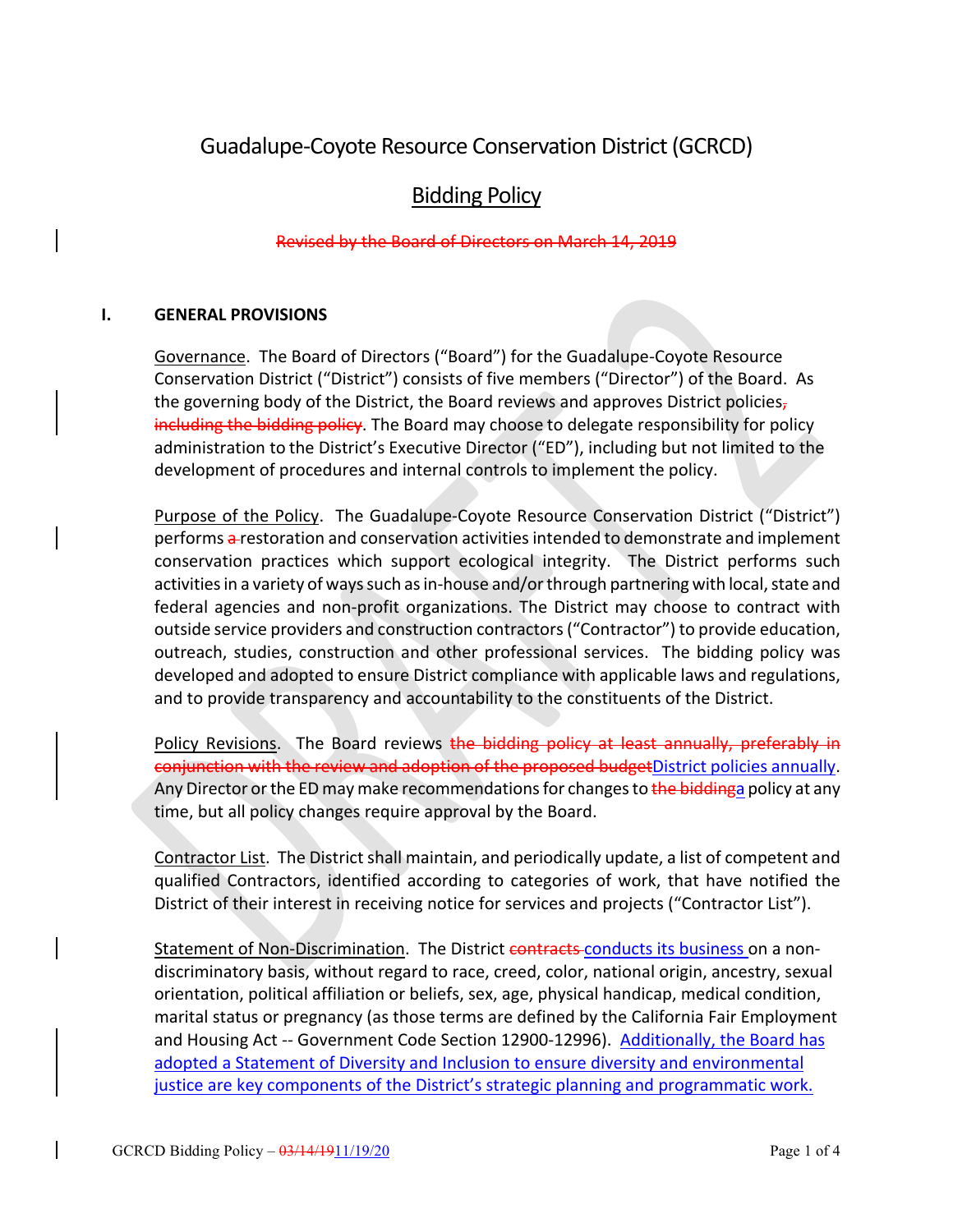#### **II. BIDDING PROCESS**

#### District Contracts Valued at Less than \$50,000.00.

The District may invite bids for expenditures not expected to exceed \$50,000 at the discretion of the Executive Director or at the Request request of the Board of Directors. Staff members shall obtain competitive cost information and consider qualifications of contractors providing services, whenever reasonably feasible, for any District purchase even though formal bids are not required for goods or services costing \$50,000 or less.

#### District Contracts Valued Over \$50,000.00.

When any expenditure is expected to exceed \$50,000, the District shall invite bids a minimum of one week prior to the time of receiving bids. Distribution may include digital distribution networks, the District web site, a general circulation newspaper, or other means deemed appropriate. This type of formal bidding process typically includes the issuance of written plans or specifications describing the goods or services to be provided and the receipt of written bids from the vendors involved. Solicitation of formal bids from a minimum of three vendors is required. As indicated in Section III below, selection of vendors may be based on a variety of criteria and may include but is not limited to the lowest cost bidder. The Board will select award its contract to the contractor it believes is best suited to the goals of the project, and the decision will be made in a public forum. The District may reject any and all proposals received.

## **III. EXCEPTIONS TO STANDARD BIDDING PROCEDURES**

Contracts Requiring Special Skills. In the event that there is a project that requires special skills, the ED shall search for a potential contractor that has a demonstrated history of successfully completing the specialized work that is required. A contract may be negotiated that falls within the budgeted amount for the work required. The Board will approve the selection, which will meet the goals of the project to be undertaken. The District Board of Directors has the right to reject any and all bid proposals.

Limited Availability/Sole Source. Occasionally, necessary supplies, material, equipment, or services are of a unique type, are of a proprietary nature, or are otherwise of such a required and specific design or construction, or are specifically necessary for purposes of maintaining cost effective system consistency, so as to be available from only one source. After reasonable efforts to find alternative suppliers, the District may dispense with the requirement of competitive bids and recommend negotiating and making the purchase from the sole source. The basis for the sole source recommendation shall be documented in writing and approved, in advance, by the Board at the time of approval of the purchase for purchases exceeding \$50,000.

Landowner Sub-Grant Agreements. A Landowner Sub-Grant ("LSG") is an award of resource assistance to a property owner ("Landowner") to promote a program or goal of the District,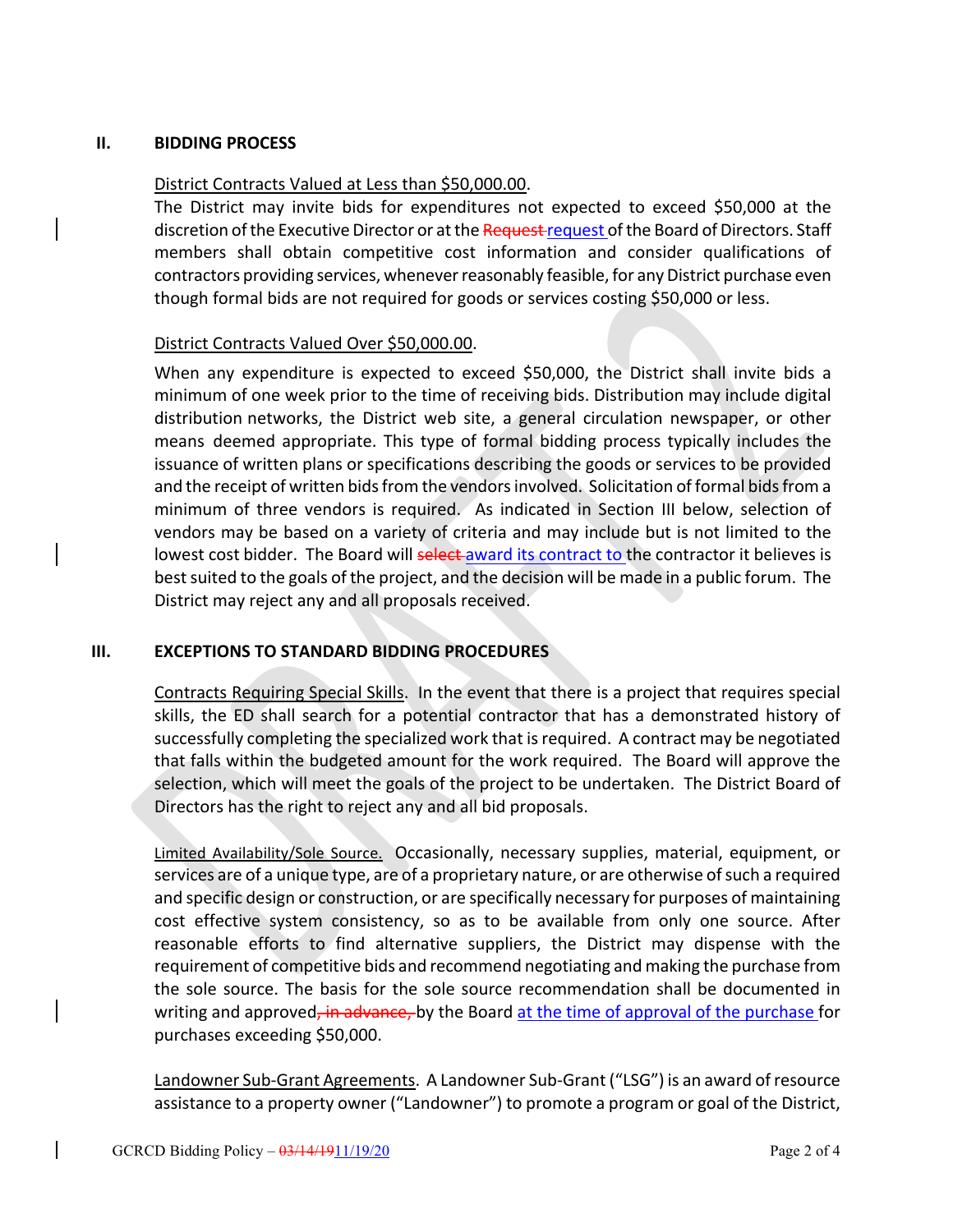and is a binding agreement between the District and the Landowner. Entering into LSG agreements allows the District to reimburse a Landowner for specific project-related expenses taken on by him/her that achieves an identified District goal. LSG agreements are at the discretion of the Board and must meet following requirements:

- Work is to be performed on property that is under single, private ownership.
- The proposed project is not complex, involves low-risk activities, and is valued at under \$20,000.00.
- The landowner is financially capable of doing the work.
- The landowner has demonstrated applicable expertise through previous work.
- There is educational, outreach or significant value in landowner involvement.
- Minimal permitting is required.
- The landowner is a licensed contractor or ensures subcontractors are licensed and insured.
- The terms of the grant allows for this type of sub-grant.
- There is minimal public controversy over the project.

Under an LSG agreement, Landowners may perform specific work themselves. If a Landowner wishes to perform the work himself/herself, the Landowner shall submit a binding cost estimate for the proposed work including materials, supplies and labor. If the landowner wishes to secure the services of a contractor, the Landowner shall require the contractor to submit a cost estimate for the proposed work, including materials, supplies and labor. In either case, the ED shall review the cost estimate and may remove the project from the Landowner if the cost estimate is unacceptable to the District. If the District removes the project, then the District shall solicit a contractor to perform the work.

## **IV. ADDITIONAL PROVISIONS**

Project Requirements. Minimum qualifications, insurance, bonding, and other requirements shall be set forth as appropriate for each project in the solicitation notice or RFP and included in the final contract.

Prevailing Wage. The provisions of Labor Code, Division 2, Chapter 1, Part 7, Chapter 1 of the California Labor Code, with respect to wages(regular or prevailing), hours, discrimination and worker's compensation benefits shall be applicable to all construction contracts entered into by this District, and contractors and proposed contractors are expected to familiarize themselves with these provisions.

Grant Bid Requirements. The procedures outlined are subject to any bid requirements of grant funding source.

Landowner Consent. Projects will only be performed with the written consent of the owners of the project site.